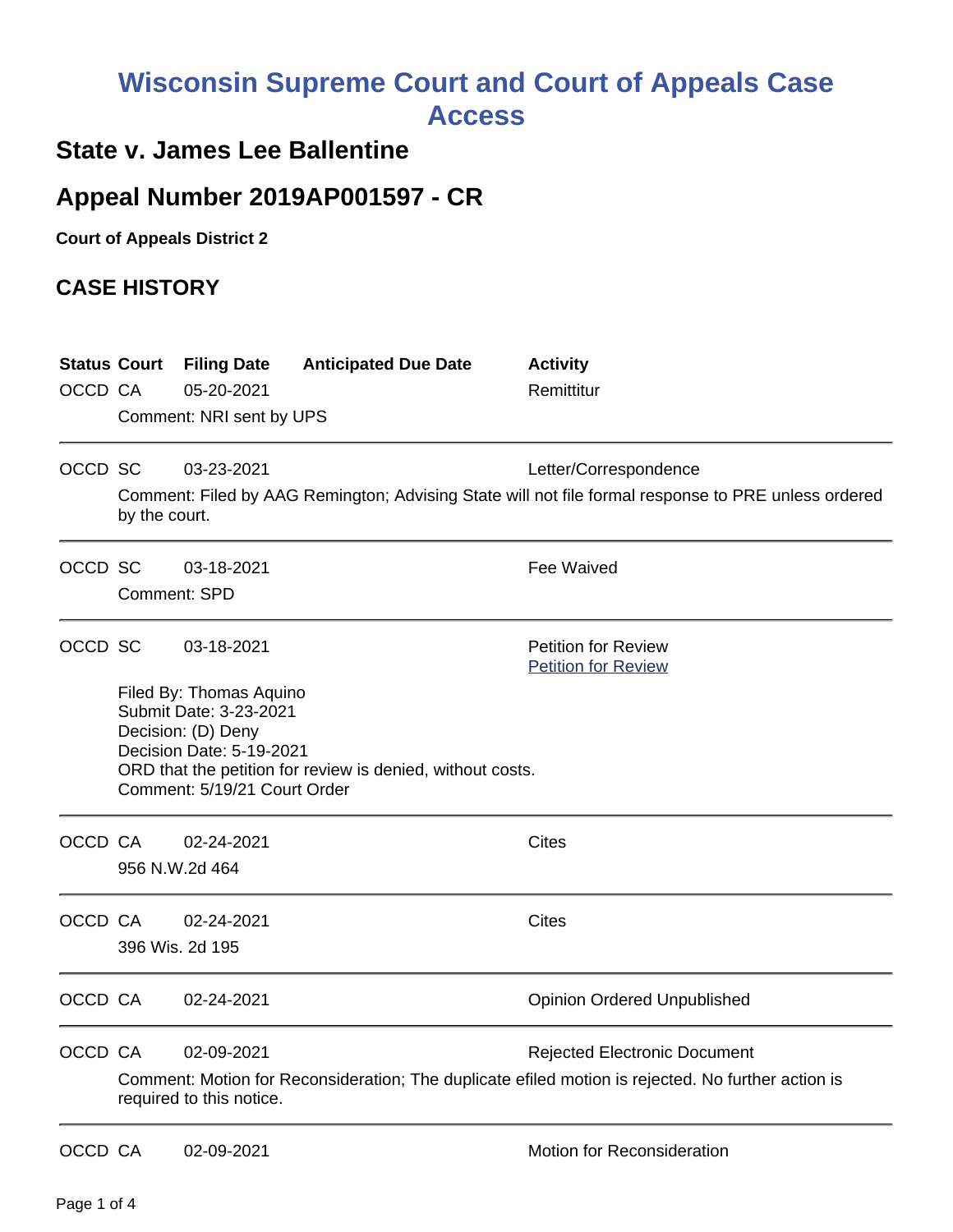|         | Filed By: Thomas Aquino<br><b>Submit Date: 2-9-2021</b><br>Decision: (D) Deny<br>Decision Date: 2-16-2021<br>ORD that the motion for reconsideration is denied. WIS. STAT. RULE 809.24(2).<br><b>Comment: Motion for Reconsideration</b>                                                             |                                                                                                                                                                            |                                                      |  |  |  |
|---------|------------------------------------------------------------------------------------------------------------------------------------------------------------------------------------------------------------------------------------------------------------------------------------------------------|----------------------------------------------------------------------------------------------------------------------------------------------------------------------------|------------------------------------------------------|--|--|--|
| OCCD CA |                                                                                                                                                                                                                                                                                                      | 02-09-2021                                                                                                                                                                 | Letter/Correspondence                                |  |  |  |
|         |                                                                                                                                                                                                                                                                                                      | Comment: Filed by ASPD Aquino; Letter Requesting Conversion to Electronic Appeal                                                                                           |                                                      |  |  |  |
| OCCD CA |                                                                                                                                                                                                                                                                                                      | 01-20-2021                                                                                                                                                                 | Opinion/Decision                                     |  |  |  |
|         |                                                                                                                                                                                                                                                                                                      | Judge Panel: Gundrum, Neubauer, Reilly<br>Opinion: Opinion<br>Decision: Affirmed Pages: 14<br>Written by: Gundrum, Mark D.<br>Order Text: By the Court. Judgment affirmed. |                                                      |  |  |  |
| OCCD CA |                                                                                                                                                                                                                                                                                                      | 08-27-2020                                                                                                                                                                 | <b>Submitted on Briefs</b>                           |  |  |  |
| OCCD CA |                                                                                                                                                                                                                                                                                                      | 04-23-2020                                                                                                                                                                 | <b>Briefs Received At State Law Library</b>          |  |  |  |
| OCCD CA |                                                                                                                                                                                                                                                                                                      | 03-10-2020                                                                                                                                                                 | Record and Briefs Sent to District 2                 |  |  |  |
| OCCD CA |                                                                                                                                                                                                                                                                                                      | 03-09-2020                                                                                                                                                                 | <b>Reply Brief</b><br><b>Reply Brief</b>             |  |  |  |
|         | Filed By: Thomas Aquino                                                                                                                                                                                                                                                                              |                                                                                                                                                                            |                                                      |  |  |  |
| OCCD CA |                                                                                                                                                                                                                                                                                                      | 02-19-2020                                                                                                                                                                 | Brief of Respondent(s)<br><b>Brief of Respondent</b> |  |  |  |
|         |                                                                                                                                                                                                                                                                                                      | Filed By: Christine Remington                                                                                                                                              |                                                      |  |  |  |
| OCCD CA |                                                                                                                                                                                                                                                                                                      | 02-05-2020                                                                                                                                                                 | Motion to Extend Time                                |  |  |  |
|         | Filed By: Christine Remington<br>Submit Date: 2-6-2020<br>Decision: (G) Grant<br>Decision Date: 2-7-2020<br>ORD that the time for the respondent to file its respondent's brief is extended to February 25, 2020. See<br>Wis. Stat. Rule 809.82(2)(a) (2017-18).<br>See BRS event filed on 2-19-2020 |                                                                                                                                                                            |                                                      |  |  |  |
| OCCD CA |                                                                                                                                                                                                                                                                                                      | 01-07-2020                                                                                                                                                                 | <b>Motion to Extend Time</b>                         |  |  |  |
|         | Filed By: Christine Remington<br>Submit Date: 1-7-2020<br>Decision: (G) Grant<br>Decision Date: 1-13-2020<br>ORD that the time for the respondent to file its respondent's brief is extended to February 10, 2020. See<br>Wis. Stat. Rule 809.82(2)(a) (2017-18).<br>See BRS event due on 2-10-2020  |                                                                                                                                                                            |                                                      |  |  |  |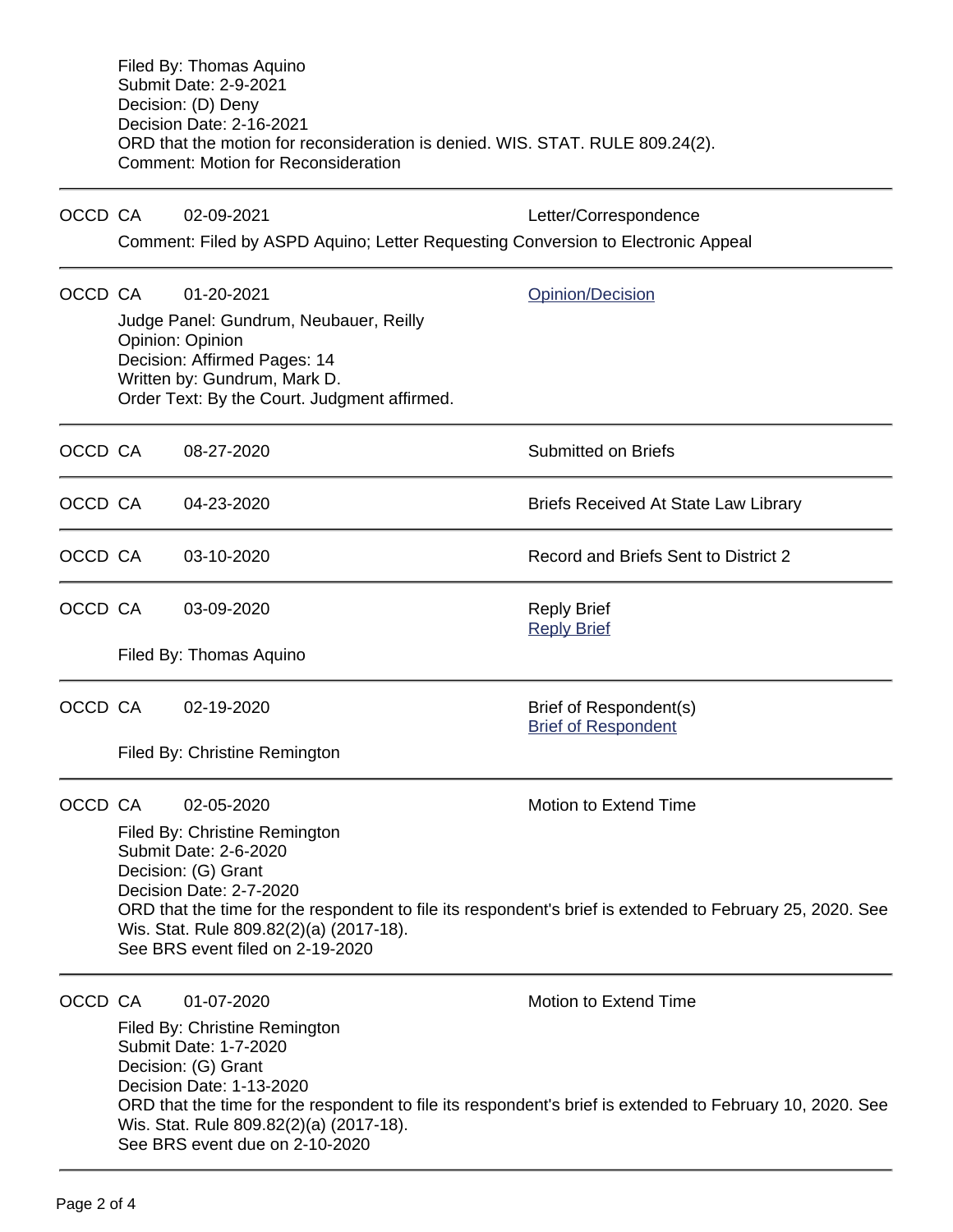### OCCD CA 12-17-2019 Motice of Appearance

2019. See

2019. See

Comment: Christine A. Remington for State

| OCCD CA |                                                                                                                                                                                                                                                                                           | 12-11-2019                                                                           | Brief & Appx of Appellant(s)<br><b>Brief of Appellant</b> |  |  |
|---------|-------------------------------------------------------------------------------------------------------------------------------------------------------------------------------------------------------------------------------------------------------------------------------------------|--------------------------------------------------------------------------------------|-----------------------------------------------------------|--|--|
|         |                                                                                                                                                                                                                                                                                           | Filed By: Thomas Aquino                                                              |                                                           |  |  |
| OCCD CA |                                                                                                                                                                                                                                                                                           | 11-26-2019                                                                           | Motion to Extend Time                                     |  |  |
|         | Filed By: Thomas Aquino<br>Submit Date: 11-26-2019<br>Decision: (G) Grant<br>Decision Date: 12-2-2019<br>ORD that the time for the appellant to file an appellant's brief is extended to December 11, 20<br>Wis. Stat. Rule 809.82(2)(a) (2017-18).<br>See BAP event filed on 12-11-2019  |                                                                                      |                                                           |  |  |
|         | OCCD CA                                                                                                                                                                                                                                                                                   | 11-11-2019                                                                           | <b>Motion to Extend Time</b>                              |  |  |
|         | Filed By: Thomas Aquino<br>Submit Date: 11-11-2019<br>Decision: (G) Grant<br>Decision Date: 11-13-2019<br>ORD that the time for the appellant to file an appellant's brief is extended to November 26, 20<br>Wis. Stat. Rule 809.82(2)(a) (2017-18).<br>See BAP event filed on 12-11-2019 |                                                                                      |                                                           |  |  |
| OCCD CA |                                                                                                                                                                                                                                                                                           | 10-07-2019<br>Comment: #24 Exhibit #30 DVD, #25 Exhibit #31 DVD, #26 Exhibit #32 DVD | Non-Electronic Record Item                                |  |  |
|         | OCCD CA<br>Comment: #31                                                                                                                                                                                                                                                                   | 10-01-2019                                                                           | <b>Sealed Documents</b>                                   |  |  |
| OCCD CA |                                                                                                                                                                                                                                                                                           | 10-01-2019<br>Comment: 1-3 to 50-1 ELECTRONICALLY FILED                              | Record                                                    |  |  |
| OCCD CA |                                                                                                                                                                                                                                                                                           | 08-29-2019                                                                           | Notif. Sent-Filing of NAP & Ct. Record                    |  |  |
| OCCD CA |                                                                                                                                                                                                                                                                                           | 08-29-2019<br>Comment: SPD appointed                                                 | <b>Fee Waived</b>                                         |  |  |
| OCCD CA |                                                                                                                                                                                                                                                                                           | 08-29-2019                                                                           | Notice of Appeal & Court Record                           |  |  |
| OCCD CA |                                                                                                                                                                                                                                                                                           | 08-29-2019                                                                           | X Transfer                                                |  |  |
| OCCD CA |                                                                                                                                                                                                                                                                                           | 08-22-2019                                                                           | Received SPD Appointment Order                            |  |  |